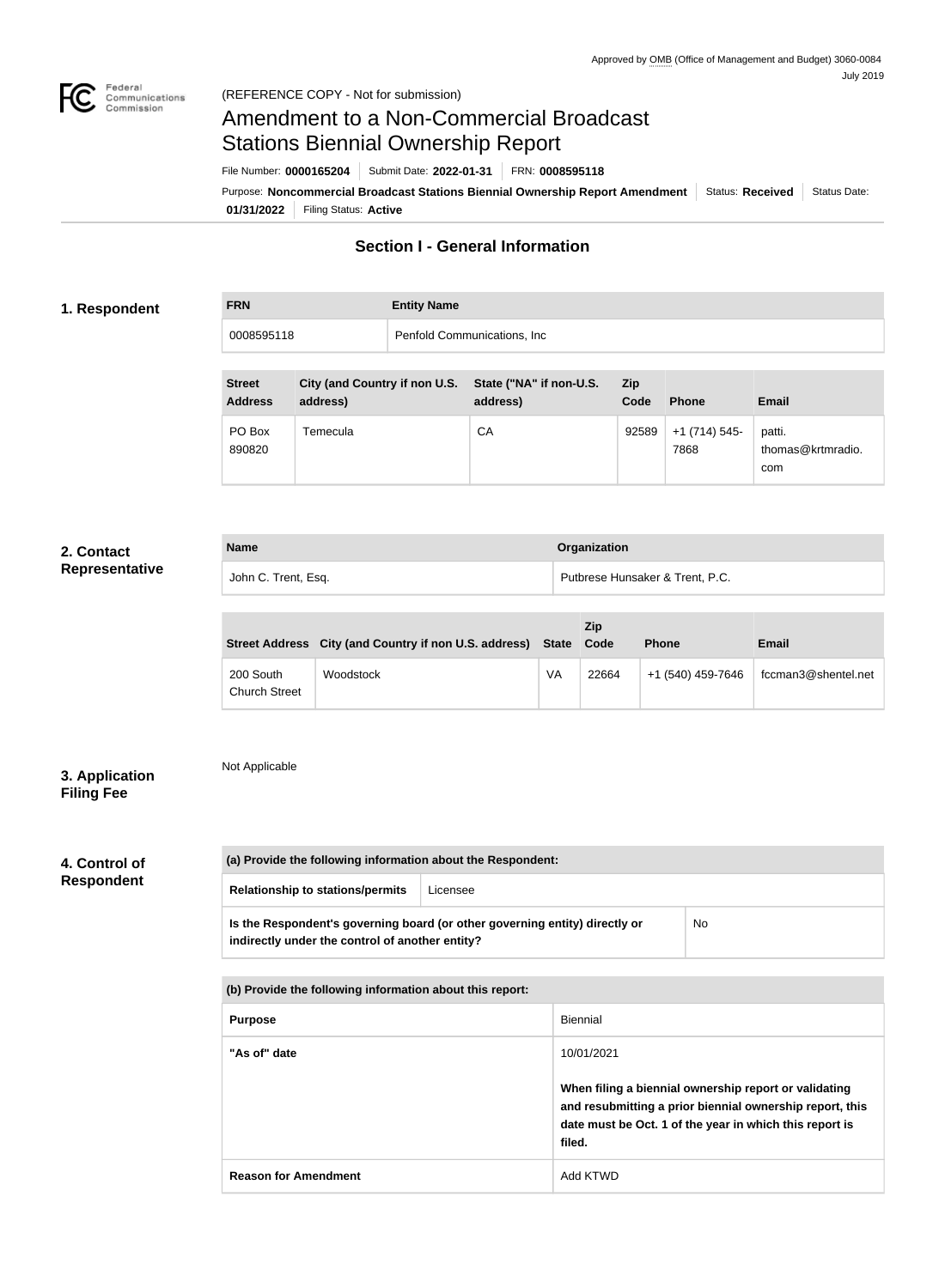**Respondent is filing this report to cover the following Licensee(s) and station(s):**

| <b>Licensee/Permittee Name</b> | <b>FRN</b> |
|--------------------------------|------------|
| Penfold Communications, Inc    | 0008595118 |

| Fac. ID No. | <b>Call Sign</b> | <b>City</b>            | <b>State</b> | <b>Service</b> |
|-------------|------------------|------------------------|--------------|----------------|
| 14442       | <b>K260BP</b>    | <b>IRVING</b>          | <b>TX</b>    | <b>FX</b>      |
| 14463       | <b>KDKR</b>      | <b>DECATUR</b>         | <b>TX</b>    | <b>FM</b>      |
| 61785       | <b>W207CB</b>    | <b>RALEIGH</b>         | <b>NC</b>    | <b>FX</b>      |
| 78008       | <b>KKRS</b>      | <b>DAVENPORT</b>       | <b>WA</b>    | <b>FM</b>      |
| 82985       | <b>KTWD</b>      | <b>WALLACE</b>         | ID           | <b>FM</b>      |
| 91840       | <b>KRTM</b>      | <b>BANNING</b>         | CA           | <b>FM</b>      |
| 121869      | <b>KYJC</b>      | <b>COMMERCE</b>        | <b>TX</b>    | <b>FM</b>      |
| 140884      | <b>K239CE</b>    | <b>BORREGO SPRINGS</b> | CA           | <b>FX</b>      |
| 141074      | <b>K280FO</b>    | <b>COACHELLA</b>       | CA           | <b>FX</b>      |
| 142712      | <b>K250BG</b>    | <b>HEMET</b>           | CA           | <b>FX</b>      |
| 142718      | <b>K294CS</b>    | <b>FALLBROOK</b>       | CA           | <b>FX</b>      |
| 142736      | <b>K241CH</b>    | <b>SAN DIEGO</b>       | CA           | <b>FX</b>      |
| 177107      | <b>KMWC</b>      | <b>BETHANY</b>         | <b>MO</b>    | <b>FM</b>      |

# **Section II – Biennial Ownership Information**

#### **1. 47 C.F.R. Section 73.3613 Documents**

Licensee Respondents that hold authorizations for one or more full power television, AM, and/or FM stations should list all contracts and other instruments set forth in 47 C.F.R. Section 73.3613(a) through (c) for the facility or facilities listed on this report. If the agreement is a network affiliation agreement, check the appropriate box. Otherwise, select "Other." Non-Licensee Respondents should select "Not Applicable" in response to this question.

| <b>Document Information</b>                     |                                                           |  |  |
|-------------------------------------------------|-----------------------------------------------------------|--|--|
| Description of contract or instrument           | Articles of Incorporation                                 |  |  |
| Parties to contract or instrument               | State of California                                       |  |  |
| Date of execution                               | 02/1983                                                   |  |  |
| Date of expiration                              | No expiration date                                        |  |  |
| <b>Agreement type</b><br>(check all that apply) | Other<br><b>Agreement Type: Articles of Incorporation</b> |  |  |

| <b>Document Information</b>                     |                                         |  |  |
|-------------------------------------------------|-----------------------------------------|--|--|
| Description of contract or instrument           | By-Laws                                 |  |  |
| Parties to contract or instrument               | <b>Board of Directors</b>               |  |  |
| Date of execution                               | 08/1984                                 |  |  |
| Date of expiration                              | No expiration date                      |  |  |
| <b>Agreement type</b><br>(check all that apply) | Other<br><b>Agreement Type: By-Laws</b> |  |  |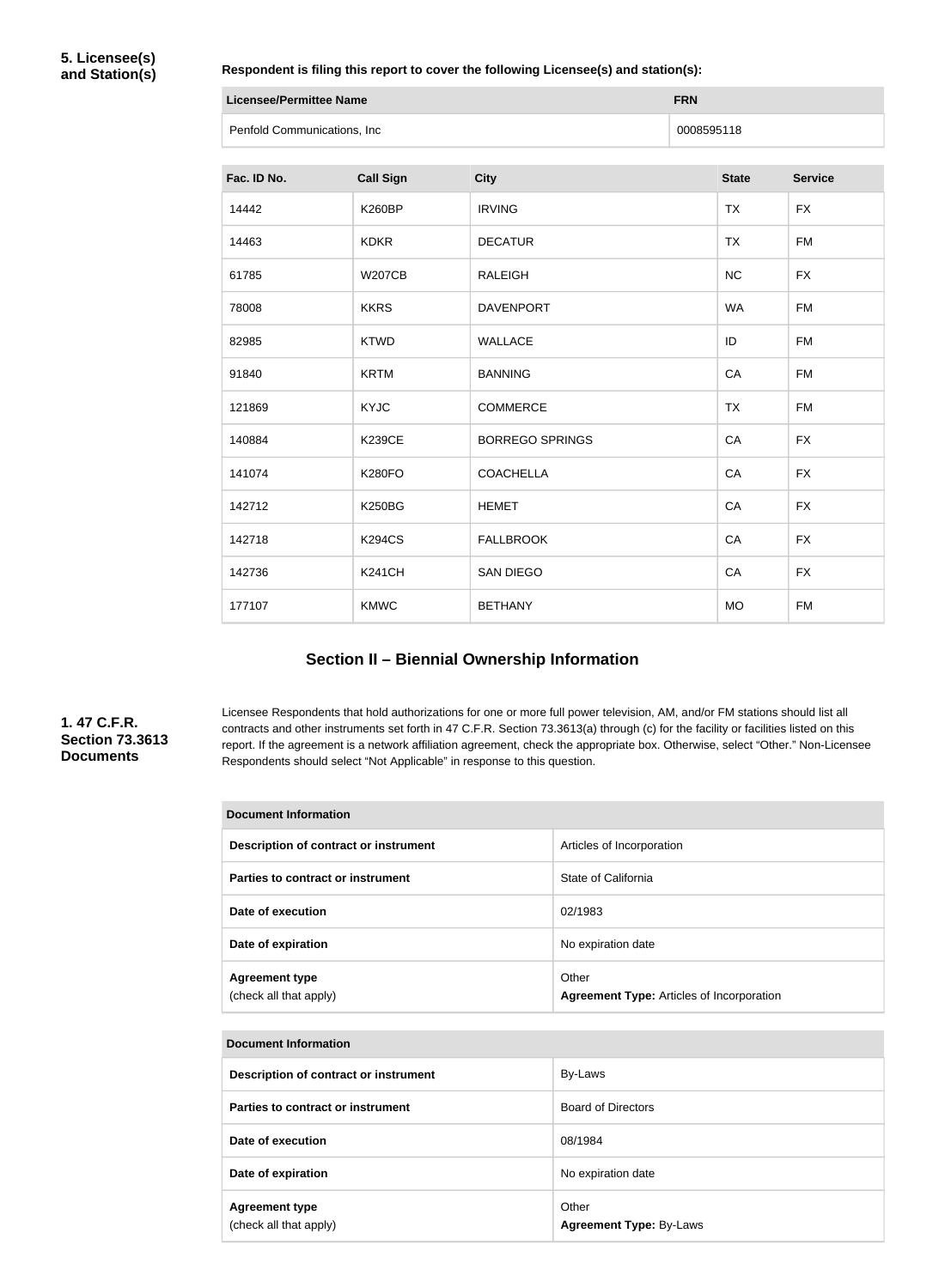| Document Information                            |                                           |  |  |
|-------------------------------------------------|-------------------------------------------|--|--|
| Description of contract or instrument           | Amendment to Articles of Incorporation    |  |  |
| Parties to contract or instrument               | State of California                       |  |  |
| Date of execution                               | 01/1995                                   |  |  |
| Date of expiration                              | No expiration date                        |  |  |
| <b>Agreement type</b><br>(check all that apply) | Other<br><b>Agreement Type: Amendment</b> |  |  |

#### **2. Ownership Interests**

**(a)** Ownership Interests. This Question requires Respondents to enter detailed information about ownership interests by generating a series of subforms. Answer each question on each subform. The first subform listing should be for the Respondent itself. If the Respondent is not a natural person, also list each of the officers, members of the governing board (or other governing entity), stockholders, and any other persons or entities with a direct attributable interest in the Respondent pursuant to the standards set forth in 47 C.F.R. Section 73.3555. (A "direct" interest is one that is not held through any intervening companies or entities.) List each interest holder with a direct attributable interest in the Respondent separately.

Leave the percentage of total assets (Equity Debt Plus) field blank for an interest holder unless that interest holder has an attributable interest in the Respondent solely on the basis of the Commission's Equity Debt Plus attribution standard, 47 C.F.R. Section 73.3555, Note 2(i).

In the case of vertical or indirect ownership structures, list only those interests in the Respondent that also represent an attributable interest in the Licensee(s) for which the report is being submitted.

Entities that are part of an organizational structure that includes holding companies or other forms of indirect ownership must file separate ownership reports. In such a structure do not report, or file a separate report for, any interest holder that does not have an attributable interest in the Licensee(s) for which the report is being submitted.

Please see the Instructions for further detail concerning interests that must be reported in response to this question.

The Respondent must provide an FCC Registration Number for each interest holder reported in response to this question. Please see the Instructions for detailed information and guidance concerning this requirement.

| <b>Ownership Information</b>                          |                                                         |                      |  |
|-------------------------------------------------------|---------------------------------------------------------|----------------------|--|
| <b>FRN</b>                                            | 0008595118                                              |                      |  |
| <b>Entity Name</b>                                    | Penfold Communications, Inc                             |                      |  |
| <b>Address</b>                                        | PO Box                                                  | 890820               |  |
|                                                       | <b>Street 1</b>                                         |                      |  |
|                                                       | <b>Street 2</b>                                         |                      |  |
|                                                       | <b>City</b>                                             | Temecula             |  |
|                                                       | State ("NA" if non-U.S.<br>address)                     | CA                   |  |
|                                                       | <b>Zip/Postal Code</b>                                  | 92589                |  |
|                                                       | Country (if non-U.S.<br>address)                        | <b>United States</b> |  |
| <b>Listing Type</b>                                   | Respondent                                              |                      |  |
| <b>Positional Interests</b><br>(check all that apply) | Respondent                                              |                      |  |
| <b>Tribal Nation or Tribal</b><br><b>Entity</b>       | Interest holder is not a Tribal nation or Tribal entity |                      |  |
| <b>Interest Percentages</b>                           | Voting                                                  | 0.0%                 |  |
| (enter percentage values                              |                                                         |                      |  |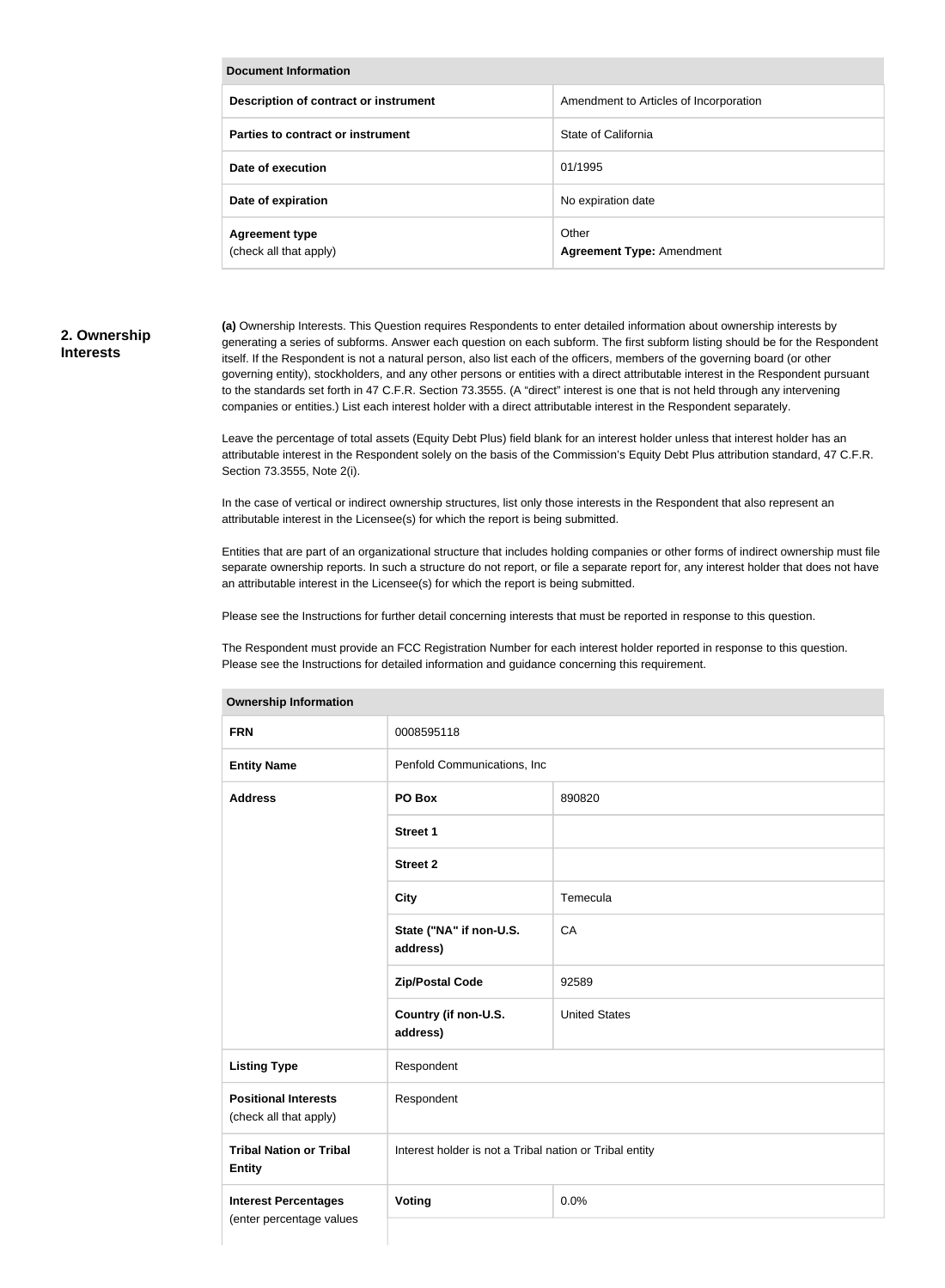| from 0.0 to 100.0) | <b>Equity</b>                                                                        | $0.0\%$ |    |
|--------------------|--------------------------------------------------------------------------------------|---------|----|
|                    | <b>Total assets (Equity Debt</b><br>Plus)                                            | $0.0\%$ |    |
|                    | Does interest holder have an attributable interest in one or more broadcast stations |         | No |

| Does interest holder have an attributable interest in one or more broadcast stations |  |
|--------------------------------------------------------------------------------------|--|
| that do not appear on this report?                                                   |  |

| <b>Ownership Information</b>                                                                                                            |                                                                |                        |  |  |
|-----------------------------------------------------------------------------------------------------------------------------------------|----------------------------------------------------------------|------------------------|--|--|
| <b>FRN</b>                                                                                                                              | 9990117888                                                     |                        |  |  |
| <b>Name</b>                                                                                                                             | Jeffrey W. Smith                                               |                        |  |  |
| <b>Address</b>                                                                                                                          | PO Box                                                         | 913                    |  |  |
|                                                                                                                                         | <b>Street 1</b>                                                |                        |  |  |
|                                                                                                                                         | <b>Street 2</b>                                                |                        |  |  |
|                                                                                                                                         | <b>City</b>                                                    | Aledo                  |  |  |
|                                                                                                                                         | State ("NA" if non-U.S.<br>address)                            | <b>TX</b>              |  |  |
|                                                                                                                                         | <b>Zip/Postal Code</b>                                         | 76008                  |  |  |
|                                                                                                                                         | Country (if non-U.S.<br>address)                               | <b>United States</b>   |  |  |
| <b>Listing Type</b>                                                                                                                     | Other Interest Holder                                          |                        |  |  |
| <b>Positional Interests</b><br>(check all that apply)                                                                                   | Officer, Member of Governing Board (or other governing entity) |                        |  |  |
| <b>Principal Profession or</b><br><b>Occupation</b>                                                                                     | Minister                                                       |                        |  |  |
| <b>By Whom Appointed or</b><br><b>Elected</b>                                                                                           | <b>Board</b>                                                   |                        |  |  |
| Citizenship, Gender,                                                                                                                    | <b>Citizenship</b>                                             | <b>US</b>              |  |  |
| <b>Ethnicity, and Race</b><br><b>Information (Natural</b>                                                                               | Gender                                                         | Male                   |  |  |
| <b>Persons Only)</b>                                                                                                                    | <b>Ethnicity</b>                                               | Not Hispanic or Latino |  |  |
|                                                                                                                                         | Race                                                           | White                  |  |  |
| <b>Interest Percentages</b>                                                                                                             | Voting                                                         | 33.3%                  |  |  |
| (enter percentage values<br>from 0.0 to 100.0)                                                                                          | <b>Equity</b>                                                  | 0.0%                   |  |  |
|                                                                                                                                         | <b>Total assets (Equity Debt</b><br>Plus)                      | 0.0%                   |  |  |
| Does interest holder have an attributable interest in one or more broadcast stations<br><b>No</b><br>that do not appear on this report? |                                                                |                        |  |  |

| <b>Ownership Information</b> |                   |       |  |
|------------------------------|-------------------|-------|--|
| <b>FRN</b>                   | 9990117895        |       |  |
| <b>Name</b>                  | Vanessa Kay Berry |       |  |
| <b>Address</b>               | PO Box            | 27861 |  |
|                              | <b>Street 1</b>   |       |  |
|                              |                   |       |  |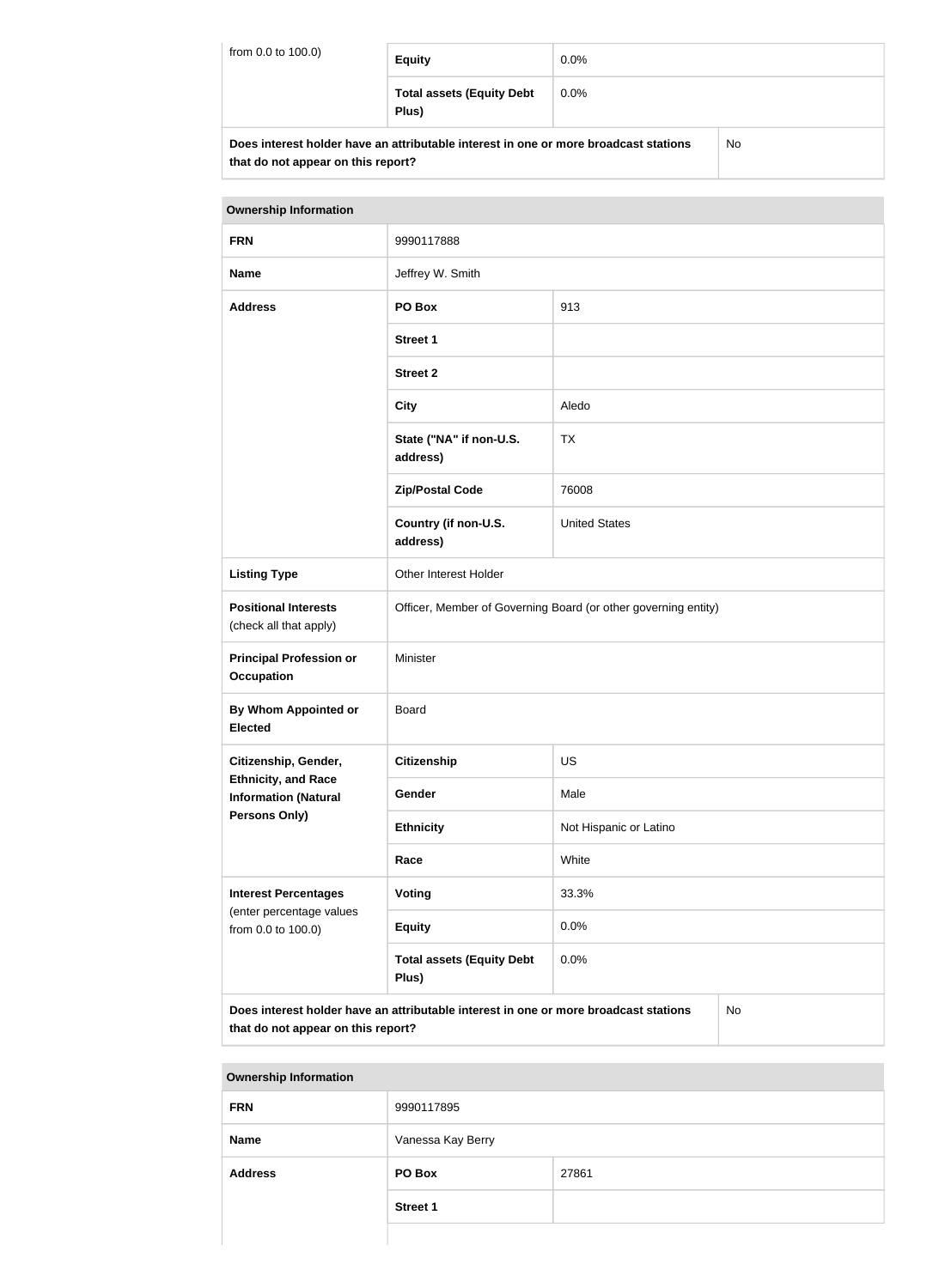|                                                                                                                                  | <b>Street 2</b>                                                |                        |  |
|----------------------------------------------------------------------------------------------------------------------------------|----------------------------------------------------------------|------------------------|--|
|                                                                                                                                  | <b>City</b>                                                    | Santa Ana              |  |
|                                                                                                                                  | State ("NA" if non-U.S.<br>address)                            | CA                     |  |
|                                                                                                                                  | <b>Zip/Postal Code</b>                                         | 92799                  |  |
|                                                                                                                                  | Country (if non-U.S.<br>address)                               | <b>United States</b>   |  |
| <b>Listing Type</b>                                                                                                              | Other Interest Holder                                          |                        |  |
| <b>Positional Interests</b><br>(check all that apply)                                                                            | Officer, Member of Governing Board (or other governing entity) |                        |  |
| <b>Principal Profession or</b><br><b>Occupation</b>                                                                              | Housewife                                                      |                        |  |
| By Whom Appointed or<br><b>Elected</b>                                                                                           | <b>Board</b>                                                   |                        |  |
| Citizenship, Gender,                                                                                                             | <b>Citizenship</b>                                             | <b>US</b>              |  |
| <b>Ethnicity, and Race</b><br><b>Information (Natural</b>                                                                        | Gender                                                         | Female                 |  |
| Persons Only)                                                                                                                    | <b>Ethnicity</b>                                               | Not Hispanic or Latino |  |
|                                                                                                                                  | Race                                                           | White                  |  |
| <b>Interest Percentages</b>                                                                                                      | Voting                                                         | 33.3%                  |  |
| (enter percentage values<br>from 0.0 to 100.0)                                                                                   | <b>Equity</b>                                                  | 0.0%                   |  |
|                                                                                                                                  | <b>Total assets (Equity Debt</b><br>Plus)                      | 0.0%                   |  |
| Does interest holder have an attributable interest in one or more broadcast stations<br>No<br>that do not appear on this report? |                                                                |                        |  |

#### **Ownership Information**

| <b>FRN</b>                                            | 9990117896                          |                      |
|-------------------------------------------------------|-------------------------------------|----------------------|
| <b>Name</b>                                           | Chad Wayne Smith                    |                      |
| <b>Address</b>                                        | PO Box                              | 890820               |
|                                                       | Street 1                            |                      |
|                                                       | Street 2                            |                      |
|                                                       | <b>City</b>                         | Temecula             |
|                                                       | State ("NA" if non-U.S.<br>address) | CA                   |
|                                                       | <b>Zip/Postal Code</b>              | 92799                |
|                                                       | Country (if non-U.S.<br>address)    | <b>United States</b> |
| <b>Listing Type</b>                                   | Other Interest Holder               |                      |
| <b>Positional Interests</b><br>(check all that apply) | Officer                             |                      |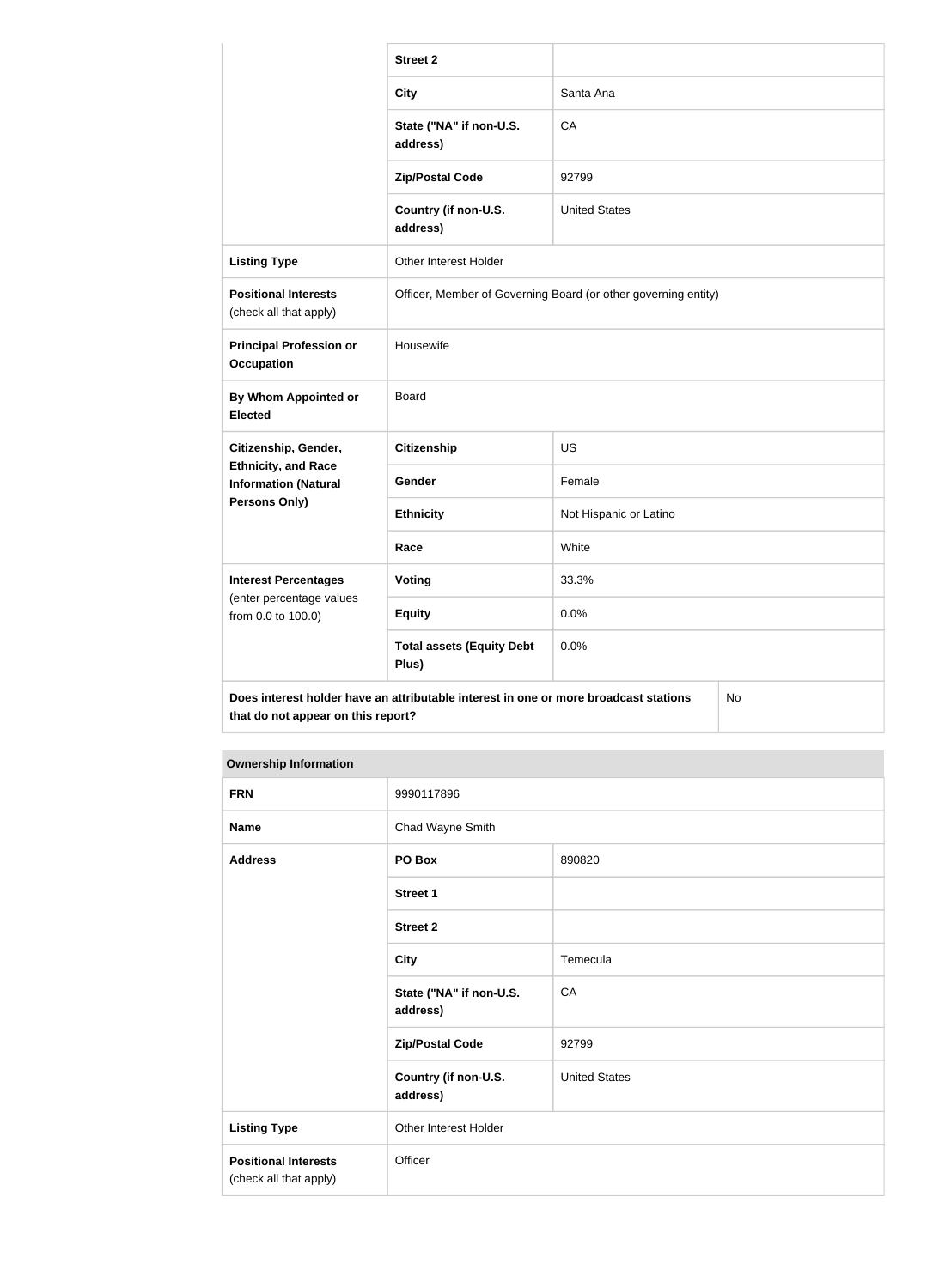| <b>Principal Profession or</b><br><b>Occupation</b>                                                                              | videographer                                                                                                                                        |                        |     |
|----------------------------------------------------------------------------------------------------------------------------------|-----------------------------------------------------------------------------------------------------------------------------------------------------|------------------------|-----|
| By Whom Appointed or<br><b>Elected</b>                                                                                           | <b>Board</b>                                                                                                                                        |                        |     |
| Citizenship, Gender,<br><b>Ethnicity, and Race</b><br><b>Information (Natural</b><br>Persons Only)                               | <b>Citizenship</b>                                                                                                                                  | <b>US</b>              |     |
|                                                                                                                                  | Gender                                                                                                                                              | Male                   |     |
|                                                                                                                                  | <b>Ethnicity</b>                                                                                                                                    | Not Hispanic or Latino |     |
|                                                                                                                                  | Race                                                                                                                                                | White                  |     |
| <b>Interest Percentages</b><br>(enter percentage values<br>from 0.0 to 100.0)                                                    | Voting                                                                                                                                              | 33.3%                  |     |
|                                                                                                                                  | <b>Equity</b>                                                                                                                                       | 0.0%                   |     |
|                                                                                                                                  | <b>Total assets (Equity Debt</b><br>Plus)                                                                                                           | 0.0%                   |     |
| Does interest holder have an attributable interest in one or more broadcast stations<br>No<br>that do not appear on this report? |                                                                                                                                                     |                        |     |
|                                                                                                                                  |                                                                                                                                                     |                        |     |
| If "No," submit as an exhibit an explanation.                                                                                    | (b) Respondent certifies that any interests, including equity, financial, or voting<br>interests, not reported in this filing are non-attributable. |                        | Yes |

**(c) Is Respondent seeking an attribution exemption for any officer or director with duties wholly unrelated to the Licensee(s)?** If "Yes," complete the information in the required fields and submit an Exhibit fully describing No

that individual's duties and responsibilities, and explaining why that individual should not be attributed an interest.

#### **3. Organizational Chart (Licensees Only)**

**Certification**

Attach a flowchart or similar document showing the Licensee's vertical ownership structure including the Licensee and all entities that have attributable interests in the Licensee. Licensees with a single parent entity may provide a brief explanatory textual Exhibit in lieu of a flowchart or similar document. Licensees without parent entities should so indicate in a textual Exhibit.

#### **Non-Licensee Respondents should select "N/A" in response to this question.**

There is no vertical ownership of licensee.

## **Section III - Certification**

| <b>Section</b>                  | Question                           | <b>Response</b> |
|---------------------------------|------------------------------------|-----------------|
| <b>Authorized Party to Sign</b> | WILLFUL FALSE STATEMENTS ON        |                 |
|                                 | THIS FORM ARE PUNISHABLE BY        |                 |
|                                 | FINE AND/OR IMPRISONMENT (U.S.     |                 |
|                                 | CODE, TITLE 18, SECTION 1001), AND |                 |
|                                 | OR REVOCATION OF ANY STATION       |                 |
|                                 | LICENSE -- OR CONSTRUCTION         |                 |
|                                 | PERMIT (U.S. CODE, TITLE 47,       |                 |
|                                 | SECTION 312(a)(1)), AND/OR         |                 |
|                                 | FORFEITURE (U.S. CODE, TITLE 47,   |                 |
|                                 | SECTION 503).                      |                 |
|                                 |                                    |                 |